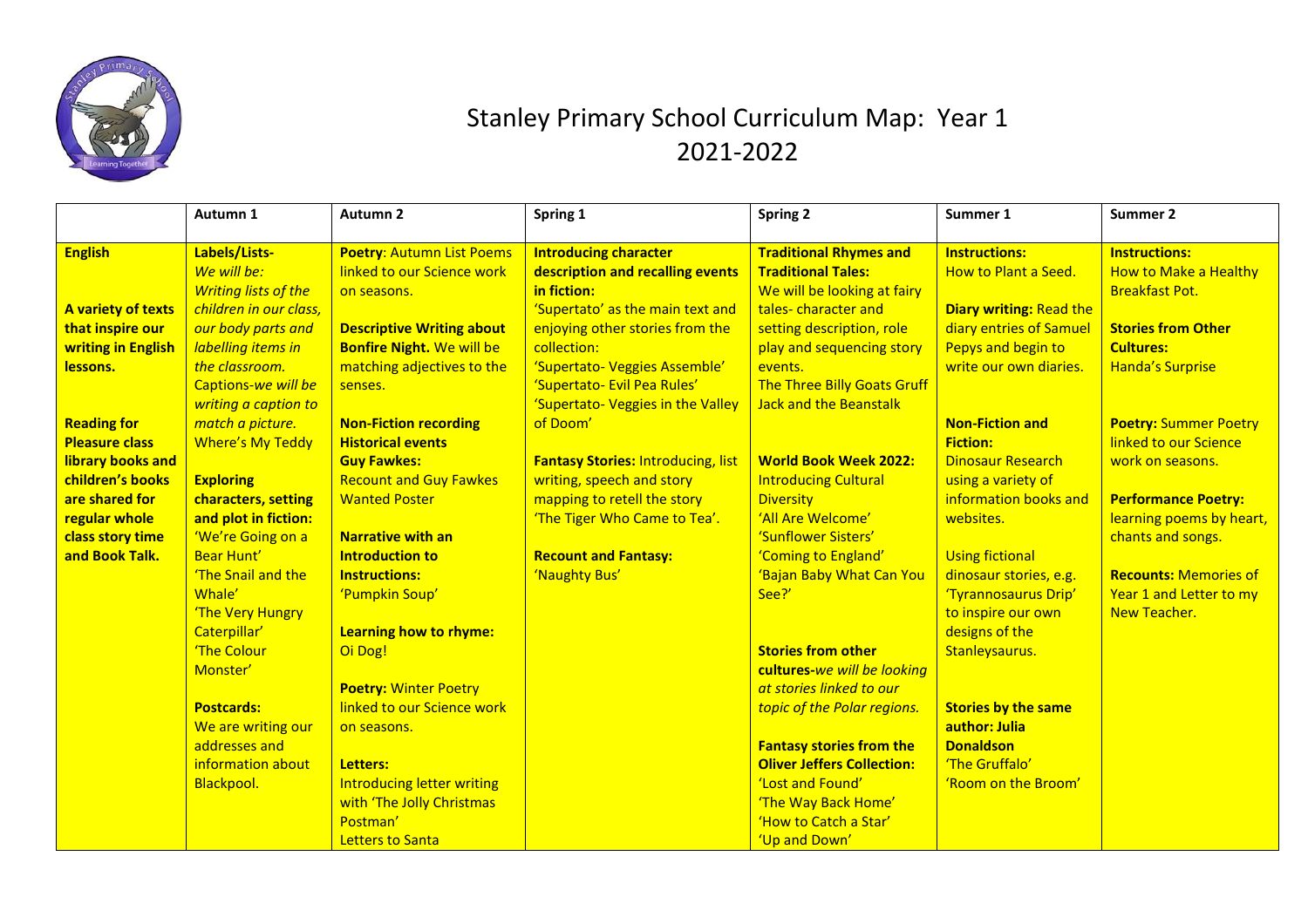| <b>Maths</b>     | <b>Introducing</b><br><b>Colourful</b><br><b>Semantics:</b><br>We will be using<br><b>Colourful Semantics</b><br>to develop our<br>understanding of<br>sentence<br>construction.                                                                                          | <b>Recalling and Sequencing</b><br>Events:<br><b>The Nativity Story</b>   |                                                                                                                                                                                                                      |                                                                                            |                                                                                                                                                                                  |                                                                                        |  |
|------------------|---------------------------------------------------------------------------------------------------------------------------------------------------------------------------------------------------------------------------------------------------------------------------|---------------------------------------------------------------------------|----------------------------------------------------------------------------------------------------------------------------------------------------------------------------------------------------------------------|--------------------------------------------------------------------------------------------|----------------------------------------------------------------------------------------------------------------------------------------------------------------------------------|----------------------------------------------------------------------------------------|--|
|                  | Year 1 Maths- Fluency, problem solving & reasoning                                                                                                                                                                                                                        |                                                                           |                                                                                                                                                                                                                      |                                                                                            |                                                                                                                                                                                  |                                                                                        |  |
|                  | -Number: Place<br>Value (within 10)<br>-Number: Addition<br>and Subtraction<br>(within 10)                                                                                                                                                                                | -Geometry: Shape<br>-Number: Place Value<br>(within 20)<br>-Consolidation | -Number: Addition and<br>Subtraction (within 20)<br>-Number: Place Value (within<br>50)<br>(Multiples of 2,5 and 10 to be<br>included)                                                                               | -Measurement: Length<br>and Height<br>-Measurement: Weight<br>and Volume<br>-Consolidation | -Number:<br><b>Multiplication and</b><br><b>Division (Reinforce</b><br>multiples of 2, 5 an 10<br>to be included)<br>-Number: Fractions<br>-Geometry: Position<br>and Direction. | -Number: Place Value<br>(within 100)<br>-Measurement: money<br>-Time<br>-Consolidation |  |
| <b>Science</b>   | <b>Animals, including humans</b>                                                                                                                                                                                                                                          |                                                                           | <b>Everyday Materials</b>                                                                                                                                                                                            |                                                                                            | <b>Plants</b>                                                                                                                                                                    |                                                                                        |  |
|                  | Identify, name, draw and label basic body parts.<br>Identify 5 senses and body part associated with<br>each sense.<br>Identify/Name common animals.<br>Identify and name carnivores, herbivores and<br>omnivores.<br>Describe and compare structure of common<br>animals. |                                                                           | Identify and name everyday materials.<br>Describe physical properties.<br>Compare & group a variety of materials on basis of physical<br>properties.<br>Investigate the best material to use for a specific purpose. |                                                                                            | Identify & name a variety of common wild and<br>garden plants.<br>Identify & describe basic structure of a variety of<br>common flowering plants and tree.                       |                                                                                        |  |
|                  |                                                                                                                                                                                                                                                                           |                                                                           | Seasonal Changes - Ongoing throughout year.                                                                                                                                                                          |                                                                                            |                                                                                                                                                                                  |                                                                                        |  |
|                  | Record weather and daylight patterns throughout the year and use this data to determine UK seasons.<br>Observe the changes in the environment                                                                                                                             |                                                                           |                                                                                                                                                                                                                      |                                                                                            |                                                                                                                                                                                  |                                                                                        |  |
| <b>Computing</b> | <b>Technology Around Us: An Introduction to Using</b><br><b>Technology Responsibly</b><br>Use mouse and touch screen to navigate<br>websites. Accessing and opening<br>word document. Can enter text use upper and<br>lower case. Can save and reopen work.               |                                                                           | <b>Programming A: Moving a Robot</b><br>Algorithms/Bee-Bot programming, linked to Geography<br>navigating around maps.                                                                                               |                                                                                            | <b>Creating Media: Digital Painting</b><br><b>Creating Media: Digital Writing</b>                                                                                                |                                                                                        |  |
|                  | E-Safety - Ongoing: Use technology safely and respectfully, keeping personal information private.                                                                                                                                                                         |                                                                           |                                                                                                                                                                                                                      |                                                                                            |                                                                                                                                                                                  |                                                                                        |  |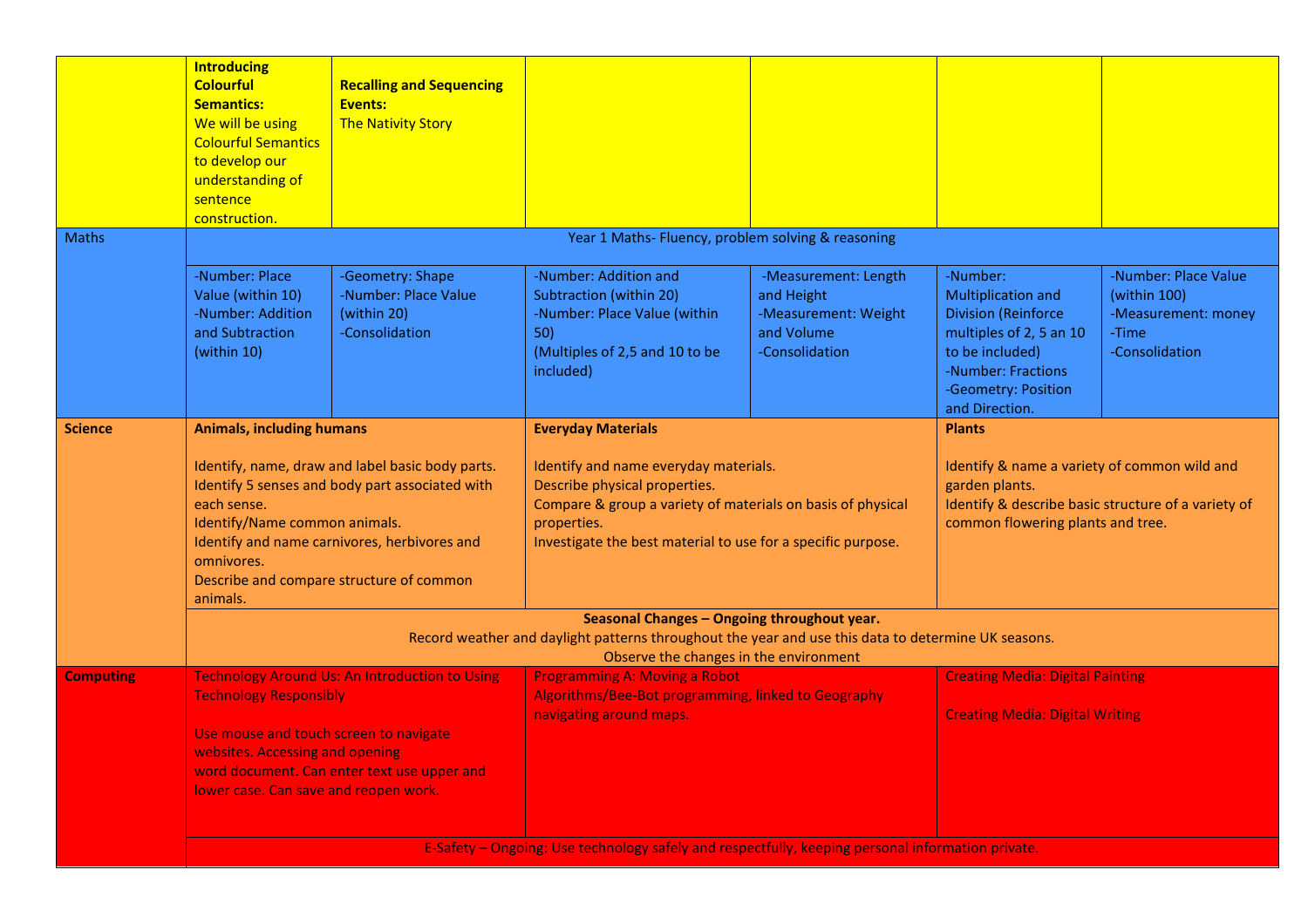| <b>History</b> | Lives of Significant Individuals - Guy Fawkes and<br>the Gunpowder Plot.<br><b>History Skills:</b><br>We will learn to place events in chronological<br>order and match everyday objects to their time in<br>history. |                                                                                                                                                                                                                   |                                                                                                                                                                                                                                                                                                                                                                                                                                                                                                                                                                                                                         |                                                                                                                                                                                                                                                                                                                                                                                                                                                                                                                                                                                                  | Events beyond living memory - Great Fire of<br>London.<br><b>History Skills:</b><br>-Discuss and understand the similarities and<br>differences between the ways of life in different<br>periods.<br>-Understand some of the ways in which we find<br>out about the past and identify different ways in<br>which it is represented. |  |
|----------------|-----------------------------------------------------------------------------------------------------------------------------------------------------------------------------------------------------------------------|-------------------------------------------------------------------------------------------------------------------------------------------------------------------------------------------------------------------|-------------------------------------------------------------------------------------------------------------------------------------------------------------------------------------------------------------------------------------------------------------------------------------------------------------------------------------------------------------------------------------------------------------------------------------------------------------------------------------------------------------------------------------------------------------------------------------------------------------------------|--------------------------------------------------------------------------------------------------------------------------------------------------------------------------------------------------------------------------------------------------------------------------------------------------------------------------------------------------------------------------------------------------------------------------------------------------------------------------------------------------------------------------------------------------------------------------------------------------|-------------------------------------------------------------------------------------------------------------------------------------------------------------------------------------------------------------------------------------------------------------------------------------------------------------------------------------|--|
| Geography      |                                                                                                                                                                                                                       | <b>Our Local Area-</b><br>We will be:<br>Devise a simple map and<br>construct basic symbols in a<br>key.<br>Study school grounds and<br>physical features of<br>surrounding environment.<br>-Use Digimap software | The UK<br>-Using maps & globes, naming,<br>locating & identify 4 countries &<br>Capital Cities in the U.K. & seas.<br>-Focus on the capital London<br>and compare it to Blackpool,<br>exploring the features of cities<br>and towns.<br>-Understand the differences<br>between cities and towns.<br>- Compare the features of town<br>and countryside.<br>Use simple compass directions<br>(N,S,E,W) and locational and<br>directional language to describe<br>locations and features on a map.<br>-Use aerial photographs and<br>plan perspectives to recognise<br>landmarks and basic human and<br>physical features. | <b>North &amp; South Pole-We</b><br>will be locating the 7<br>continents on a world map<br>and also looking at each<br>polar region and<br>comparing the two.<br>We will explore how the<br>animals keep warm<br>through an investigation.<br>We will learn about the<br>explorer Robert Falcon<br>Scott and the Inuit's that<br>live there. We will also<br>look at the current world<br>issue of the melting polar<br>ice caps and how it is<br>affecting the polar bears.<br>We will be looking at<br>weather patterns within<br>the UK and comparing<br>them to that of other<br>continents. | <b>Geography Skills</b><br>-Identify seasonal and<br>daily weather patterns<br>in the UK and the<br>location of hot and cold<br>areas of the world in<br>relation to the Equator<br>and the North and<br>South Poles.<br>-Use Google Earth and<br>Digimap Software                                                                  |  |
| Art            | <b>3D Sculpture</b><br><b>Andy Goldsworthy</b><br><b>Natural Sculptures</b><br>and an introduction<br>to working with clay<br>by making faces and<br>figures in the trees.                                            | <b>Suffolk Art Scheme:</b><br><b>Drawing Unit</b><br>Children explore mark<br>making using various tools<br>and materials.                                                                                        | <b>Suffolk Art Scheme:</b><br><b>Painting Unit</b><br>Children explore artist's tools for<br>applying paint, blending colours<br>and creating lines.                                                                                                                                                                                                                                                                                                                                                                                                                                                                    |                                                                                                                                                                                                                                                                                                                                                                                                                                                                                                                                                                                                  |                                                                                                                                                                                                                                                                                                                                     |  |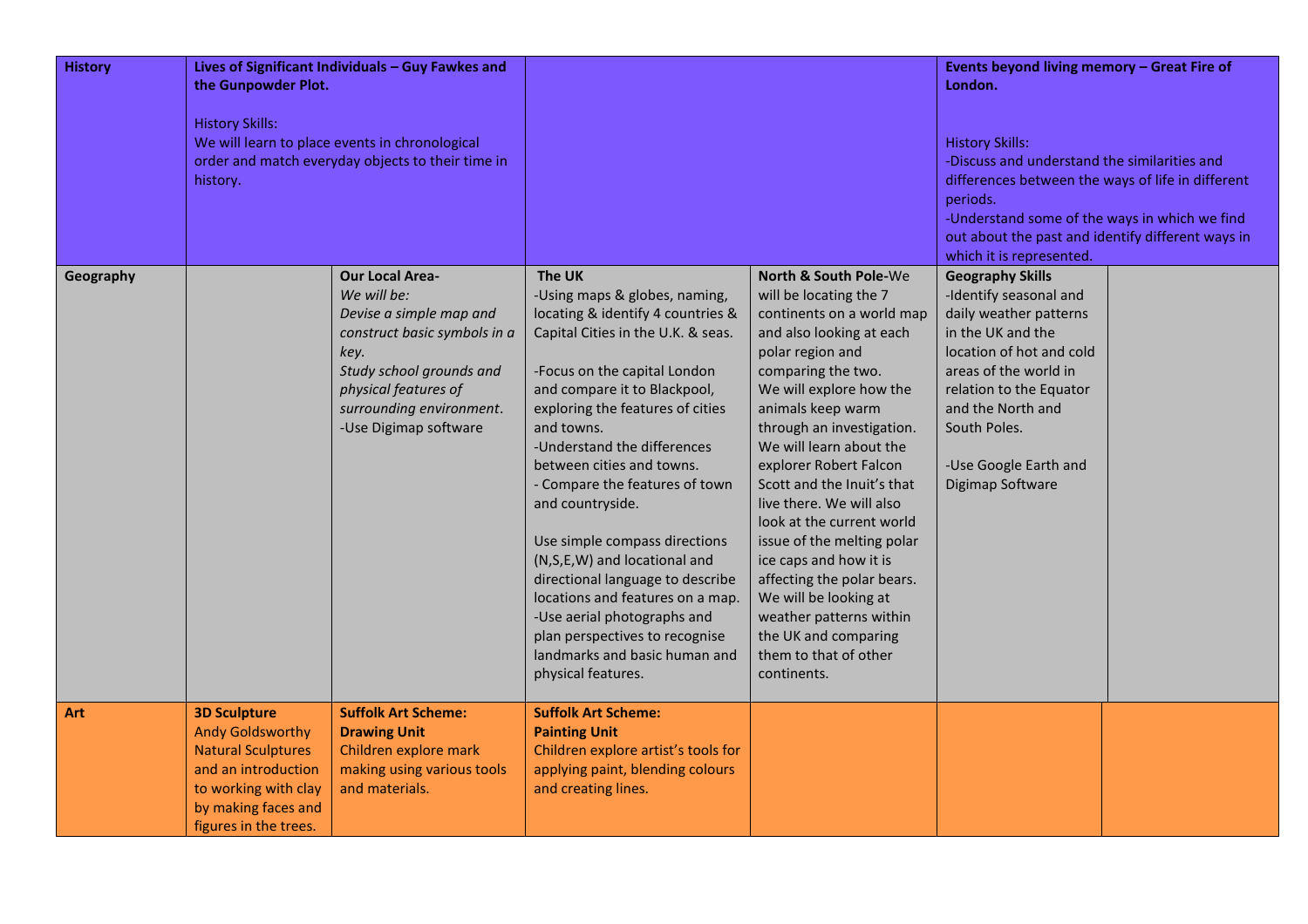| D.T.        |                                                                                                                                                                               | <b>Moving Pictures</b><br>Explore & use mechanisms<br>(Levers/sliders/ wheels) by<br>designing and making a<br>moving picture which is<br>Nativity-themed.                                                                                                                                           |                                                                                                                                                                                                                                                                          | <b>Structures</b><br>Design and make a stable<br>3D structure from<br>cardboard, card and paper<br>materials.                                                                                                                                                                                                   |                                                                                                                                                                                                                                                  | <b>Cooking &amp; Nutrition</b><br>Making a healthy<br>breakfast pot.                                                                                                                          |
|-------------|-------------------------------------------------------------------------------------------------------------------------------------------------------------------------------|------------------------------------------------------------------------------------------------------------------------------------------------------------------------------------------------------------------------------------------------------------------------------------------------------|--------------------------------------------------------------------------------------------------------------------------------------------------------------------------------------------------------------------------------------------------------------------------|-----------------------------------------------------------------------------------------------------------------------------------------------------------------------------------------------------------------------------------------------------------------------------------------------------------------|--------------------------------------------------------------------------------------------------------------------------------------------------------------------------------------------------------------------------------------------------|-----------------------------------------------------------------------------------------------------------------------------------------------------------------------------------------------|
| R.E.        | Christianity<br>God the Father<br>Prayer                                                                                                                                      | Christianity<br>The Nativity Story<br>Christmas                                                                                                                                                                                                                                                      | Islam<br>God as creator<br>Care for the planet                                                                                                                                                                                                                           | <b>Judaism</b><br>God's promise<br>Noah, Abraham<br>Trusting in God                                                                                                                                                                                                                                             | <b>Hindu Dharma</b><br>One God in many<br>forms<br>God in all things<br>Expressing ideas about<br>God                                                                                                                                            | Christianity<br>Church<br>Baptism<br>Belonging to a<br>community                                                                                                                              |
| <b>P.E.</b> | <b>Multiskills</b><br>Moving in a variety of<br>ways including<br>stopping and starting<br>in relay races.<br>Children to practise<br>underarm throwing<br>and aiming skills. | Gym fun<br>Children to develop a variety<br>of skills including: balancing<br>lateral movements, running,<br>walking, awareness of space,<br>position and direction.<br>As well as activities based on<br>rocking, twistin, skipping and<br>hoppingg and a composition of<br>movements on apparatus. | Yoga<br>Yoga activities including video clips<br>with cosmic kids. Getting the<br>children to sit still stay calm and<br>focus on specific body part<br>movements and their breathing.<br>Other programs to use Mindfulness<br>by Anaika Harris<br><b>Smarty Pilates</b> | Tennis and badminton<br>skills<br>Balance a ball on a bat, move<br>round and up and round the<br>body. Move away from the<br>body. Drop, bounce and hit.<br>Hitting keepie uppies. Hand<br>serve and return to partners<br>Use air balls, paddles, crush<br>balls and shuttles with<br>hands.<br>Tennis scheme. | Running jumping<br>throwing<br>Stress the importance of<br>running correctly and<br>how we change actions<br>for different length<br>runs. Show basic<br>techniques of throwing<br>and jumping. Play a<br>variety of games to<br>develop skills. | Cricket and rounders.<br>Use RA C2S resources to<br>improve striking static and<br>moving balls. Work on<br>placement of shots in small<br>sided games.                                       |
|             | <b>Multiskills</b><br><b>Bouncing and</b><br>catching, throwing<br>and aiming 1v1. Racket<br>handling skills.                                                                 | <b>Blackpool FC- games</b><br>Children to build on skills<br>developed, in order to<br>participate in group games.<br>These including team work and<br>co-operation.                                                                                                                                 | Dance<br><b>Blackpool scheme</b><br>Penguin small<br>Apply and develop movement skills.<br>Link a series of actions. Learn to<br>improve enjoy and evaluate their<br>success.                                                                                            | Commando Joe-<br><b>Steve Backshall</b><br>Children will learn to:<br>Work as a team.<br>Share ideas as a group.<br>Learn from mistakes and<br>adapt.                                                                                                                                                           | Sport day Practise<br>Practise events for<br>sports day. These<br>including covering running<br>jumping and throwing<br>events.                                                                                                                  | Commando Joe-<br><b>Samuel Pepys</b><br>Children will learn to:<br>That sometimes we need to<br>keep trying to be<br>successful and this is ok.<br>Follow rules and why this is<br>important. |